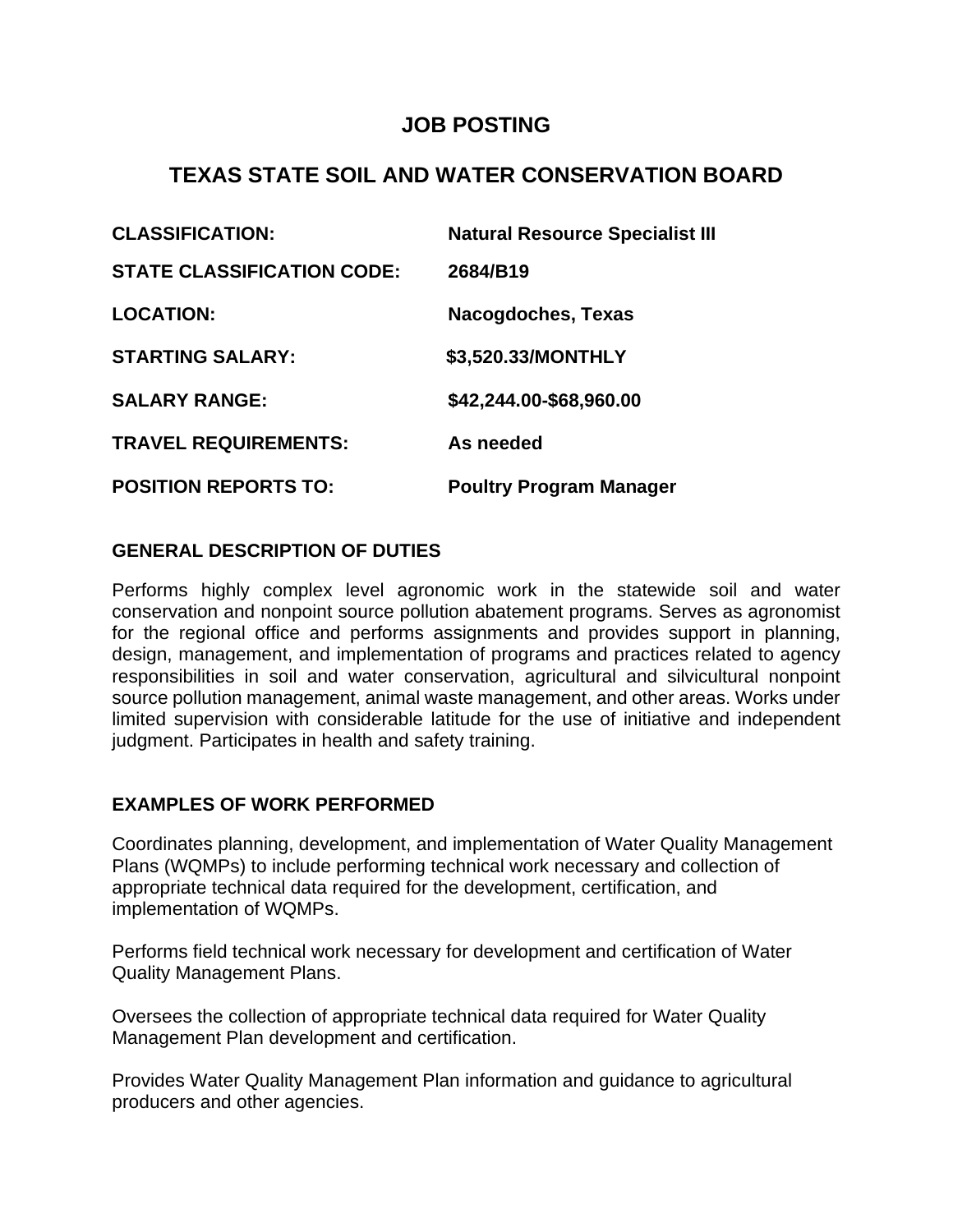Investigate agricultural and silvicultural complaints as necessary.

Provides technical support and training to other staff as necessary.

Provides technical designs and layout of projects for implementation of Water Quality Management Plans.

Performs field technical work necessary for performance of annual status reviews of Water Quality Management Plans.

Performs field technical work necessary for performance of certification of implementation of practices.

Performs other duties as assigned.

### **EDUCATION AND EXPERIENCE**

Experience in fields of agronomy, agriculture, natural resources management, and/or environmental planning with extensive knowledge of animal waste management, grazing management and nutrient management. Graduation from an accredited fouryear college or university with major course work in agronomy, natural resources, environmental science, environmental planning, agriculture, or a related field is generally preferred. Experience and education may be substituted for one another. Knowledge of ArcGIS or Q-GIS Geographic Information System (GIS) is preferred.

#### **KNOWLEDGE, SKILLS, AND ABILITIES**

Incumbent must have extensive knowledge of crop and soil nutrients, animal waste management, fertilization. Must have a working knowledge of computers and appropriate software programs. Excellent communication skills are required. Ability to work in office environment as well as outdoors. Ability to work with agricultural producers, government agencies representatives, and the general public. Working knowledge of Natural Resources Conservation Service policies, as well as state and federal water quality laws. Must be able to safely accomplish moderate lifting (up to 30 lbs.) and sustained moderate physical activity. Must be able to safely and legally operate a motor vehicle.

## **REGISTRATION, CERTIFICATION, OR LICENSURE**

Incumbent must be able to successfully complete the requirements for the Texas Certified Nutrient Management Specialist as provided by Texas AgriLife Extension Service and USDA Natural Resources Conservation Service.